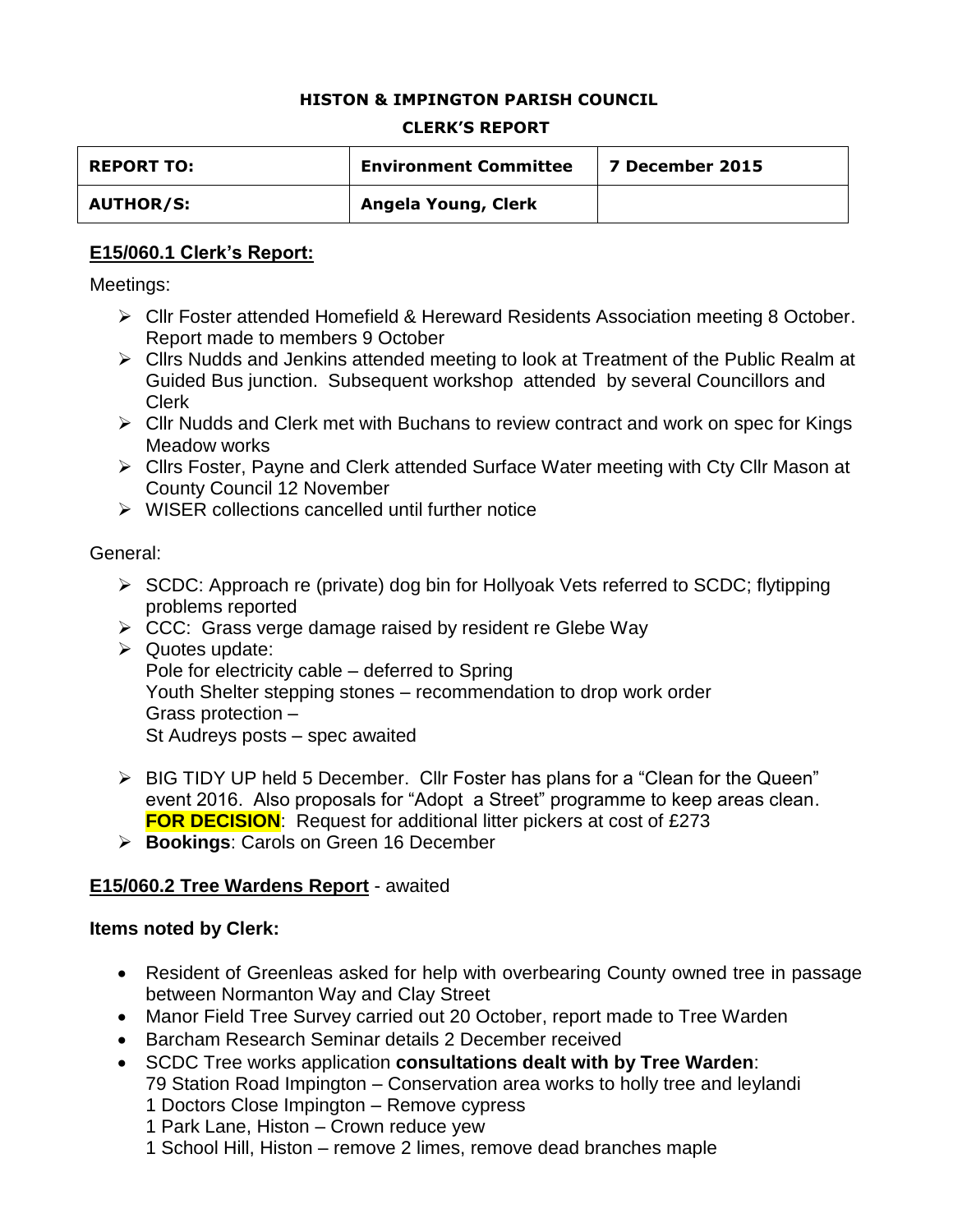14 School Lane, Histon – schedule of works IVC, New Road, Impington – schedule of works Compass House, Histon – crown reduce London Planes 3a Clay Close Lane, Impington – prune plum tree 20 Cottenham Road, Histon – crown reduce ash and associated works

 SCDC **Refusal of Tree works** applications: 92 Station Road, Histon – sectionally dismantle plum, corkscrew willow and fell cypress 3 Cottenham Road, Histon – removal of walnut

# **E15/060.3 Allotment Officers Report** - awaited

# **Items noted by Clerk:**

- Fee collection made CP has written chasing all outstanding payments with time limit allowed before allocation to waiting list
- Trevor Smith has repaired damaged fence adjacent to Orchard Road property

# **E15/060.4 Footpath Officers' Report** - awaited

- John Dunn confirmed he would be happy to remain as a Footpath Officer for the Parish Council
- Letter from resident regarding future use of Cawcutts Lake received **- attached**

# **E15/060.5 Sustainability Working Party Report**

# **Items noted by Clerk:**

- £500 grant received for use on SWP's allotment at Gatehouse Road. Earmarked in accounts. Some spend already made since receipt
- Verges plans. Group have been supplied with contact details for Buchans. County Council has been advised of plans. Newsletter article published

# **E15/060.6 Public Art Working Party Report**

- Extra Ordinary Council meeting held 28 October followed by Working Party meeting. Notes available
- Cllr Nudds to report on update on Glazed Pavilion and any other issues. BT Phonebox now in ownership of Parish Council, with suitable insurance cover and legal notices in place
- Workshop for treatment of Public Realm at Station Area/Guided Busway attended by Cllr Nudds and others

# **E15/060.7 Village Green Report**

 **FOR DECISION**: Yesteryear have applied for use of Green 24 April 2016 in support of MAGPAS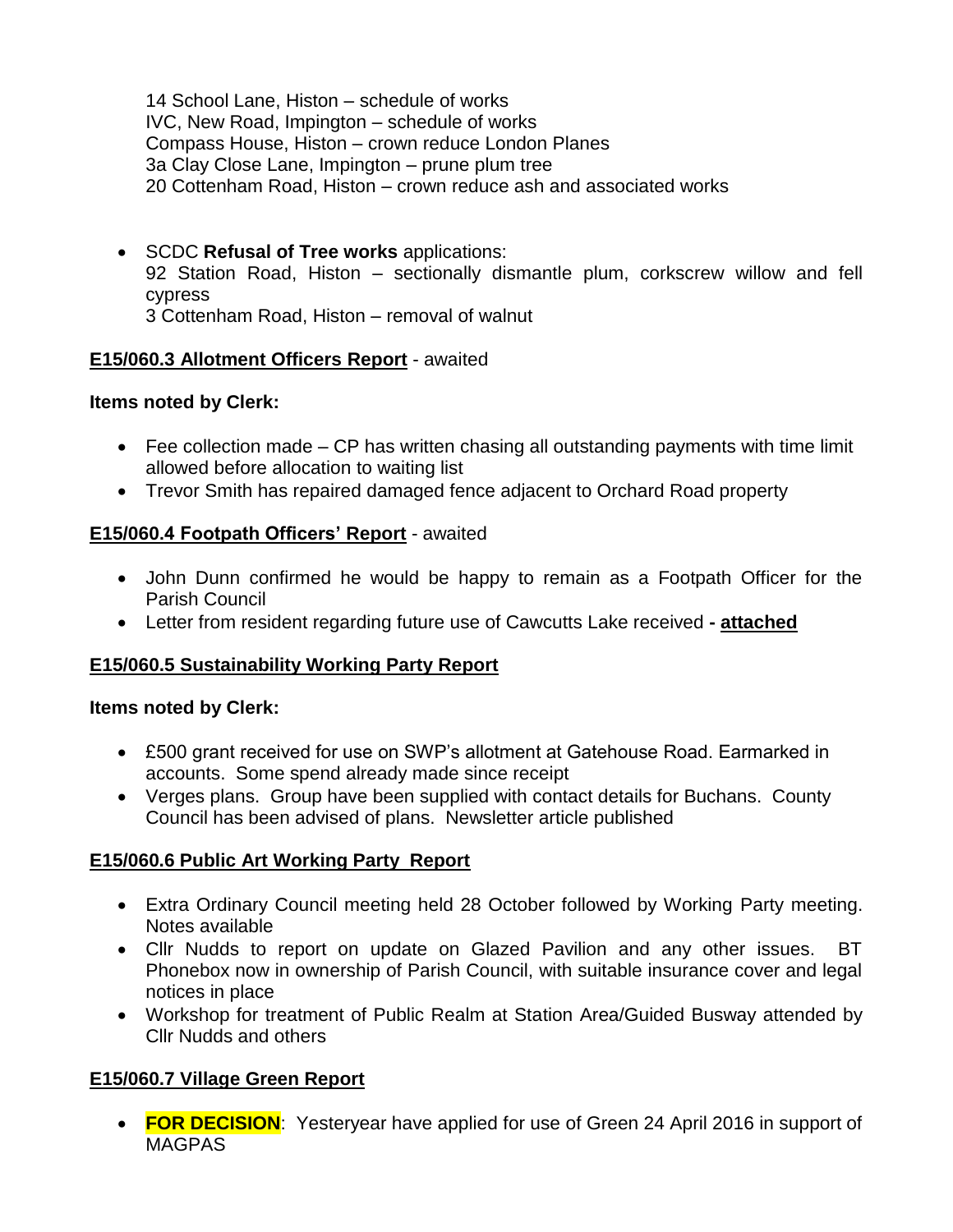- Update on Christmas lights / tree
- Mitigation works no further contact as yet from CCC or SCDC

## **E15/060.7 Burial Ground Report**

- Cllr Hertoghe due to visit Burial Ground to talk to groundsman about composting
- **FOR DECISION:** Damage to chestnut fence on B1049 boundary reported to Cllr Nudds, may need professional repair work
- Some ivy has been taken by local tree company, with permission, as last year

# **E15/060.8 HICOP Report** - awaited